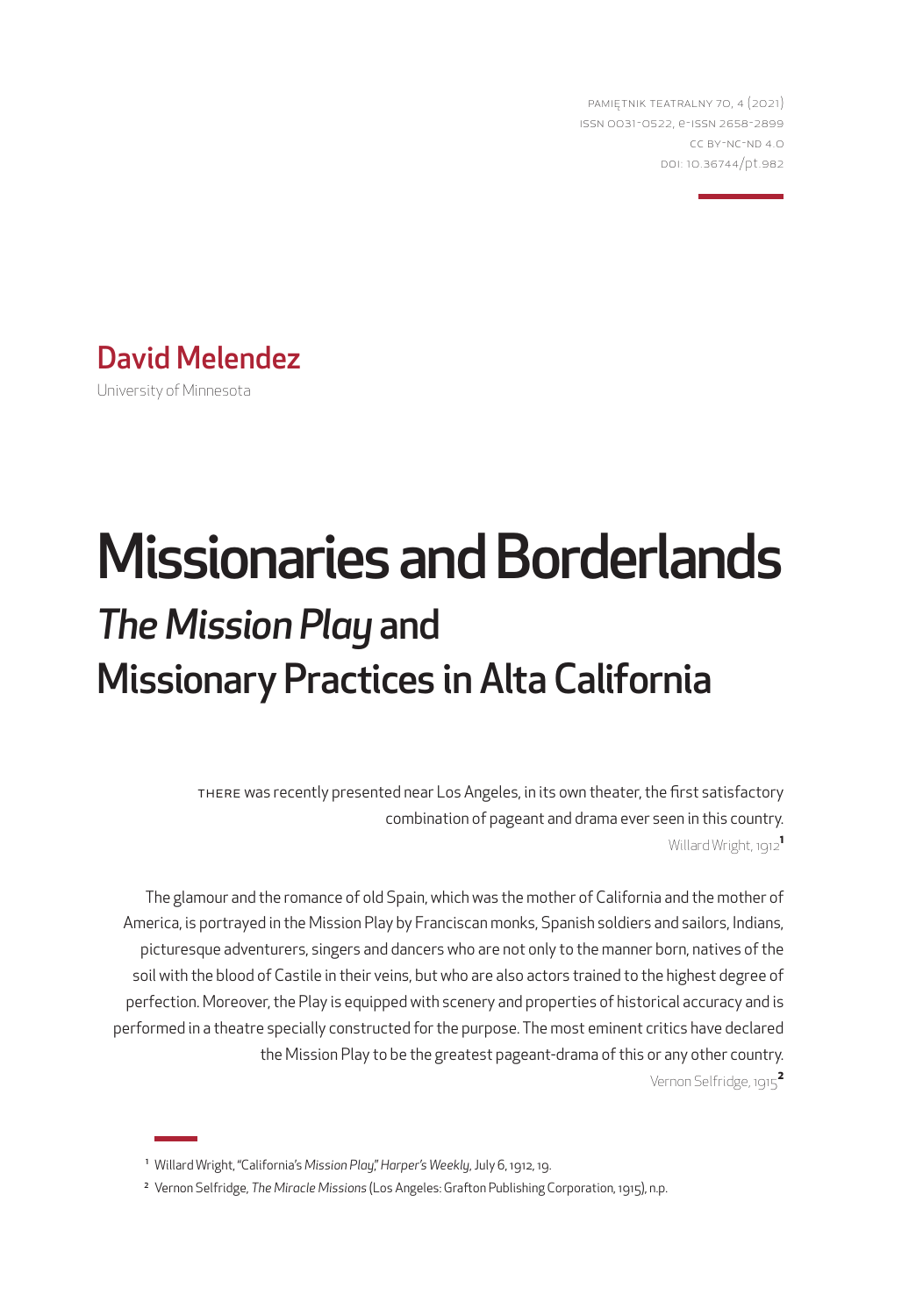## Introduction

Described as a stunning combination of pageant and drama, *The Mission Play*, written by poet and historian John Steven McGroarty in 1911, was remarkable for the ways that it brought California history to life onstage. First presented in 1912 on the grounds of Mission San Gabriel near the city of Los Angeles, the play was one of the most significant theatrical attractions to Southern California in the early twentieth century. As it became an annual tradition, it coalesced into a Southern California institution, resulting in the building of the Mission Playhouse and formation of the Mission Play Corporation in 1927. More important, it is an excellent example of how theater participates in the writing of history. Through an interactive performance experience, the play cemented a narrative of salvation and progress, hailing the missionaries as having ushered civilization into the region when they arrived in the latter half of the eighteenth century.

However, the historical narrative which *The Mission Play* helped to popularize has been critiqued and challenged over the years. Among the points of critique are ways that it oversimplifies the complexity with which the missions of California came to house the difficult past of multiple colonial encounters. First, its focus on the missionaries as "great men" has defined California's colonial past in relation to the character of missionaries, enabling the mission past to stand in for Spanish and Mexican colonial rule over indigenous nations, before the US conquest of Mexican Alta California. And second, even though dynamics between California Indians and the Spanish, Mexican, and American colonizers produced distinct material conditions, historical narratives have generally locked the period into a dualism around the colonial legacy: did colonization constitute genocide of California Indians, or was the devastation of California Indian communities an unfortunate yet inevitable series of consequences of discovery and progress? This prevailing dualism has rendered the missions both as monuments to colonization and reminders of "Indigenous authority, memory, identity, and historical narration."**<sup>3</sup>**

The emerging field of Critical Mission Studies, an initiative between University of California faculty and California Indian research partners, demonstrates how the complexity of the mission past has come to the fore in recent rethinking of knowledge production at large US public universities.**4** Indeed, the inclusion of California Indian leaders in the formulation of research agendas into the mission past is a major shift in that historic relationship, which was framed by mainstream narratives that the annexation of California was preordained through Manifest

<sup>&</sup>lt;sup>3</sup> Lisbeth Haas, Saints and Citizens: Indigenous Histories of Colonial Missions and Mexican California (Berkeley: University of California Press, 2014), 7.

<sup>4</sup> "Who We Are," Critical Mission Studies website, accessed June 17, 2021, https://criticalmissionstudies.ucsd.edu/whowe-are/.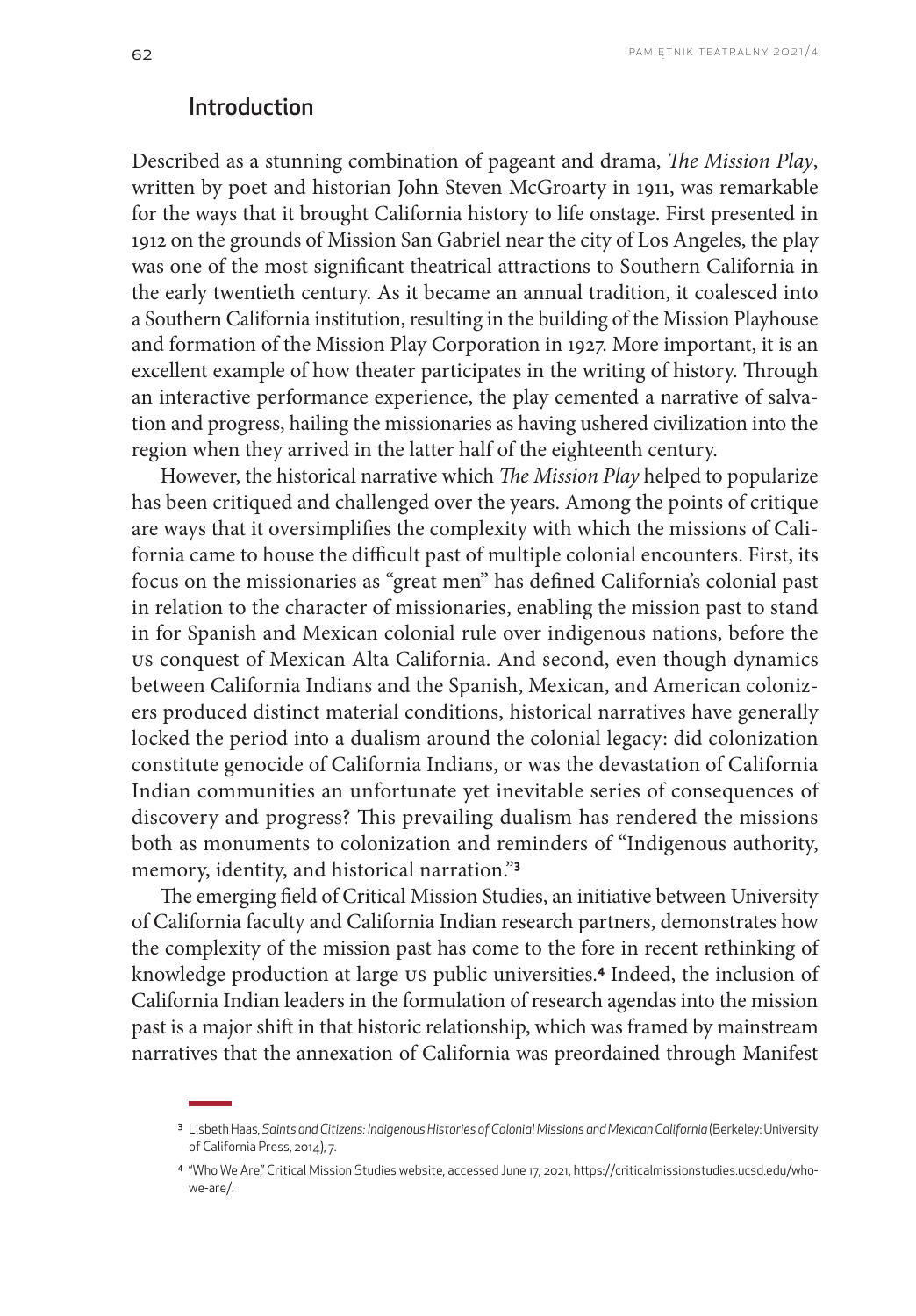Destiny.**<sup>5</sup>** At the same time, beyond the university, missions and mission archives have recently curated speaker series and other initiatives that encourage collaboration between established researchers in the academy, Franciscan missionaries, and scholars of California Mission Indian descent, to bring forth a wide-ranging spectrum of perspectives on how to deal with the missions and their multilayered pasts organized in such a way as to give prominence to some events and, at the same time, to occlude certain historical subjects.

In this essay, I take up a core question of this issue of *Pamiętnik Teatralny*: how are we to think about historiography beyond a dualism, settled in time and reflective of the status quo? The Critical Mission Studies' imperative to "rewrite the history of California's missions" presents an opportunity to address this question by drawing attention to practices that shaped everyday mission life, and to how these practices obliterated material reality of California Indians**6** and infiltrated and permeated pageant plays and historical melodramas that attempted to stage that history. I will discuss how conflicting and differential understandings of time, space, and matter were smoothed over and became invisible by missionary practices. In this enterprise, I will follow Gloria Anzaldúa's turn toward borderlands thinking—one among other possible ways to go about rewriting the history of the California missions, which does not remain inscribed within the duality of inverting the symmetry of what is represented without questioning this duality. And this brings me to the core of my argument: the process of rewriting the history, or offering an alternative history, indeed, threatens to shift the symmetry of the dualism that has reduced the past to a representation that upholds the political, ideological, or academic status quo. However, simply shifting that dualism cannot reveal the contradictions that it has created. For that, historiography of borderlands thinking is necessary.

## *The Mission Play* (1911) – The Missionary Character

*The Mission Play* is the most iconic theatrical representation of California mission history. It was incredibly popular; the playwright himself estimated that during its initial run (1912–1934), over one million people attended performances.**<sup>7</sup>** Audiences found the play to be an engaging experience with strong moral and

<sup>5</sup> Manifest Destiny is an idea, popularized in the mid-nineteenth century, that regards the territorial expansion of the US across the North American continent as an inevitable consequence of progress.

<sup>&</sup>lt;sup>6</sup> In this essay, the term "California Indian" reflects claims of indigenous sovereignty and governmental autonomy through time. Elsewhere, the term "indio" reflects the social distinction between so-called *gente de razon* (rational people) and *indios* that dictated colonial interactions in California under Spanish and Mexican rule.

<sup>7</sup> John McGroarty, *California of the South: A History*, vol. 5 (Chicago: S. J. Clarke Publishing, 1935), 339–340. Others have estimated even higher numbers of attendance.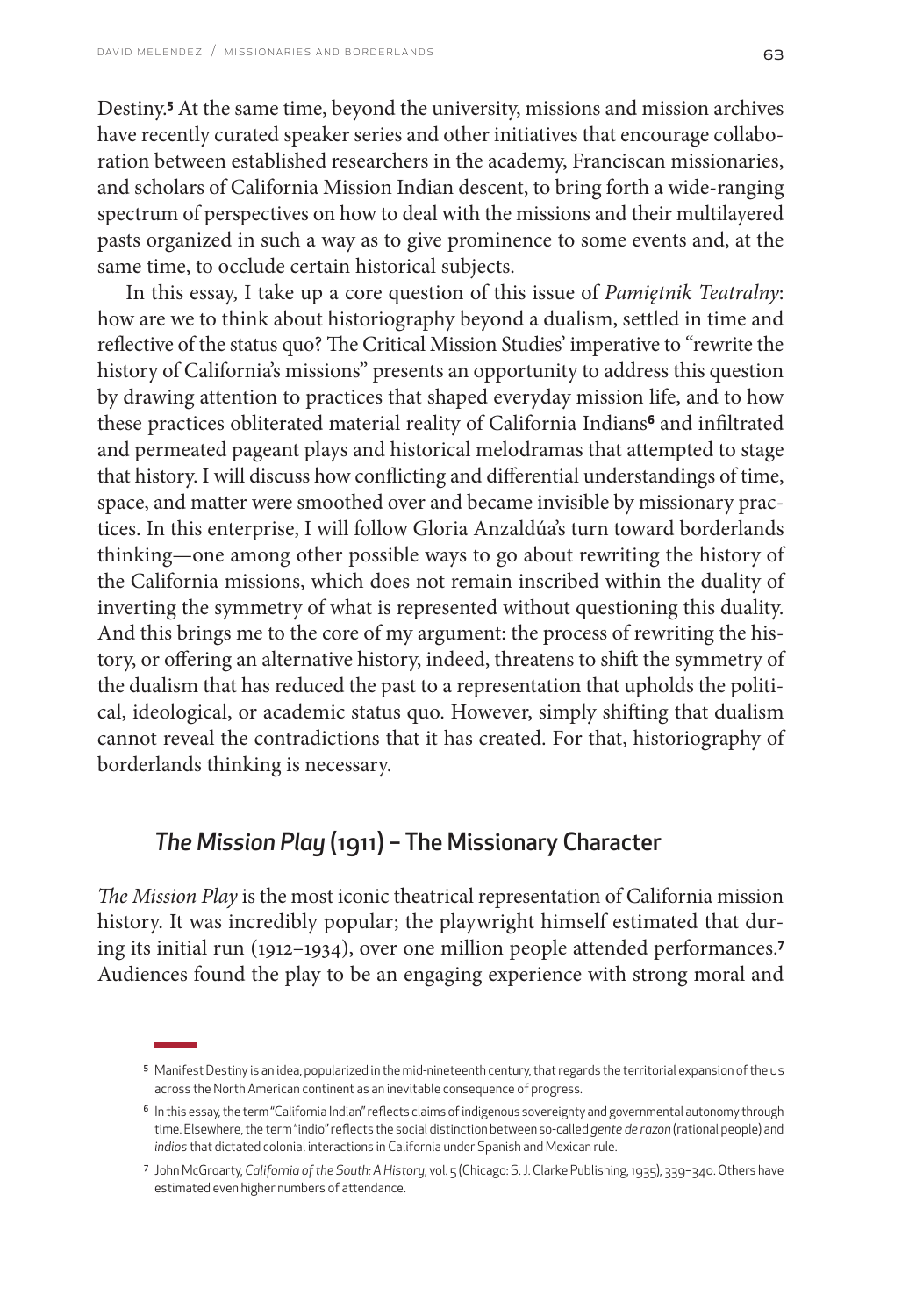spiritual messages about the power of faith. Yet the play also found success in how it facilitated the "whitewashing" of Los Angeles' Mexican heritage following the US acquisition of California at the end of the US–Mexico War (1846–1848).**8** Crafted by John McGroarty in consultation with mission historians, its performance was regarded as "history come to life." It was both an educational and moral/spiritual affair that enabled newcomers to the formerly Mexican state of California to claim the region's history as their own. Further, it was deemed a valuable experience for Mexican schoolchildren, in that it showed them the merits of assimilating from their Mexican backwardness to become part of the great American project.

The play itself takes audiences through the history of the missions, providing an allegory of progress culminating in the promise of US Westward expansion. Its dramatic arc hinges on the legacy of Saint Junipero Serra—founding father of the first California missions—and opens in 1769, as missionaries and soldiers await the coming of a much-needed supply ship while they fail repeatedly to attract and baptize California Indians around what is now the city of San Diego.**<sup>9</sup>** The act ends in triumph, as God answers Serra's fervent prayers, interceding to bring the supply ship and a family of *indios* to baptize.

During the opening run of the production in 1912, an intermission between acts i and II allowed audiences to stroll through a walking path designed to be a miniature model of El Camino Real—the coastal highway that connected all twenty one Franciscan missions in Alta California. While walking along the path, audiences took note of carefully crafted miniature models made to represent each of the missions. This stroll through time was an affecting part of what was an immersive experience with history.**<sup>10</sup>**

Going back to their seats, the audience proceeded through the rest of the play, marveling at the cast of over a hundred players, which featured "native Indians" to give the production an added air of authenticity. The second act takes place fifteen years after the first and is set in Mission San Carlos (just under 200 km / 124 mi south of San Francisco), capturing the golden age of the missions, identified as the year 1784. Here, romance and intrigue develop, and the plot revolves around Serra's refusal to allow the lecherous Comandante to marry a young "half-Indian" woman. Having successfully protected her by marrying her to another neophyte, Serra falls to his knees in prayer just before the curtain falls at the act's close. Suggesting to the audience that his death is imminent, Serra's prayer is a farewell

<sup>&</sup>lt;sup>8</sup> William F. Deverell, Whitewashed Adobe: The Rise of Los Angeles and the Remaking of Its Mexican Past (Berkeley: University of California Press, 2004), 207–249. According to Deverell's research, when the many revivals of the play are factored in, the number of audience actually exceeds 2.5 million, Deverell, *Whitewashed Adobe*, 240.

<sup>9</sup> Junipero Serra was canonized in 2015 amid significant controversy. For a California Indian perspective, see Deborah A. Miranda, "Serra the Saint: Why Not?," *Indian Country Today*, January 26, 2015 (updated September 13, 2018), https:// indiancountrytoday.com/archive/serra-the-saint-why-not.

<sup>&</sup>lt;sup>10</sup> Eugene Sugranes, *The Old San Gabriel Mission: Historical Notes Taken from Old Manuscripts and Records Accurately Compiled After Diligent Research* (San Gabriel, CA: n.p., 1921), 81.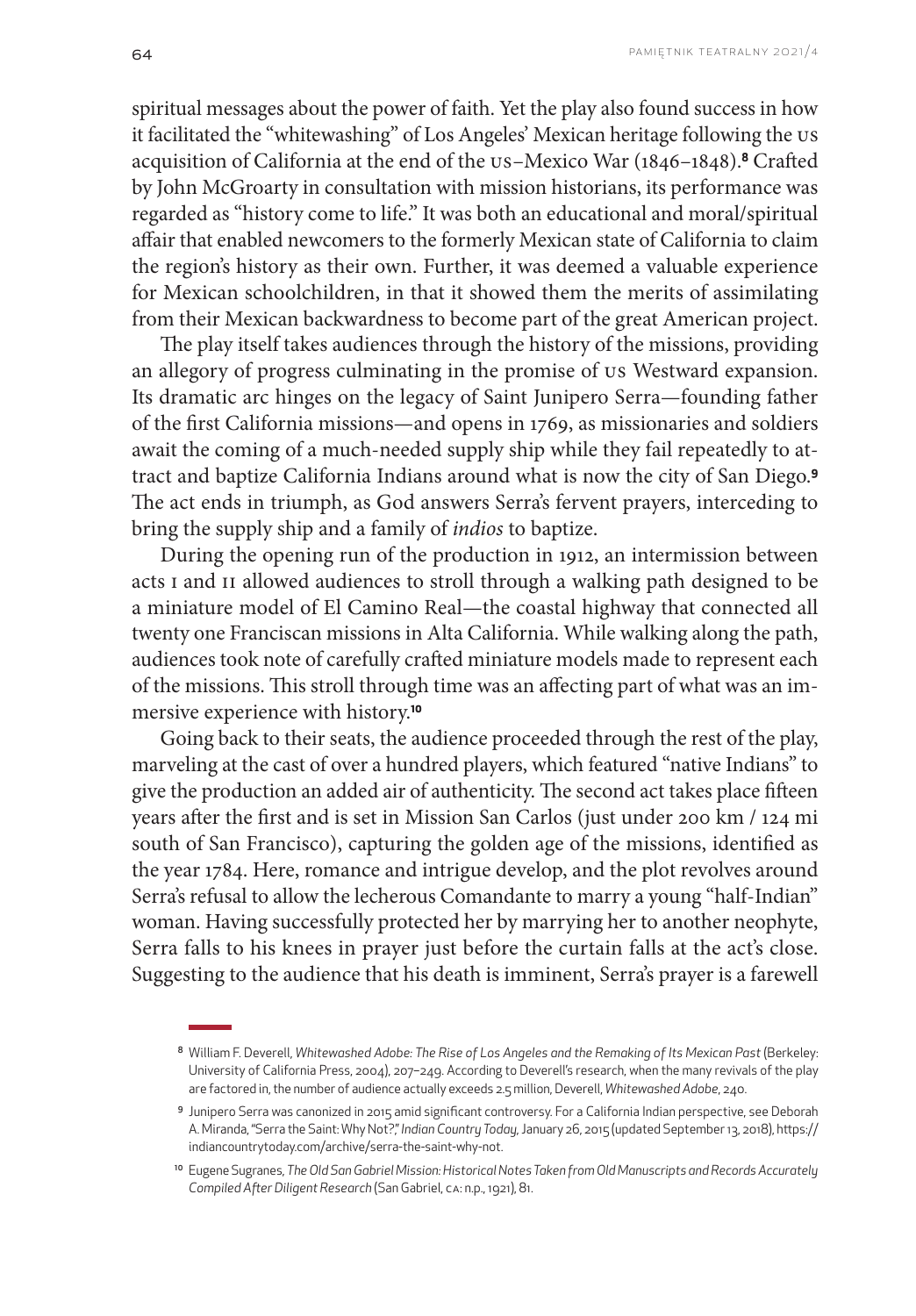that heightens the emotional connection the audience has developed with him as a revered historical and religious figure.

The final act of the play is set in 1844, in the ruins of Mission San Juan Capistrano (about 80 km / 50 mi south of Los Angeles), long after Serra's death and the secularization of the missions.**11** In the ruins, the audience is led to consider Serra's legacy to ask if and how the missions will endure through time, especially with the coming of the Americans. The *indio* Ubaldo has become the caretaker of the mission and reveals that he was the child, "the first of my race," whom Serra baptized earlier in act i. **<sup>12</sup>** In the play's final moments, he speaks with Californio elite Señora Josefa Yorba about the coming of the Americans. While they speak, a group of *indios* return to the mission to bury a missionary who had starved to death while living with them in the countryside. The Señora is surprised by the *indios'* reverence for the missionary, and by the golden chalice that they had saved from the mission to bury with him. Seeing how Ubaldo and the *indio* pallbearers have kept faith in the mission, the Señora is able to see beyond the ruins and into a possible future. In a speech, she bids farewell to the bricks of adobe, suggesting that the mission has become part of the land itself. Just as the old Spanish race gave rise to the new race of faithful mission *indios*, she seems hopeful that the Americans will restore the missions to their former glory. The Señora observes:

The old race passes and the new race comes. This lovely land and all these golden shores that once were ours shall know the stranger's footstep now and echo to the stranger's voice.**<sup>13</sup>**

*The Mission Play* is one of many early twentieth-century theatrical events that dramatized an understanding of California history that conflated the coming of the Americans with progress.**14** While other forms of cultural production were key to forming the image of a romantic and idyllic Spanish past, the medium of theater enabled audiences to experience that history as a cathartic set of unfolding events.**15** Others have offered generative critiques about how *The Mission Play* 

<sup>11</sup> The process of secularization took place in 1834–1835, shifting control of the missions from the Franciscan religious order directly to the state.

<sup>&</sup>lt;sup>12</sup> John McGroarty, *The Mission Play: A Pageant Play in Three Acts*, 1911, pp. 3-4, Ayer ms 546, The Newberry Library, Chicago, http://www.aihc.amdigital.co.uk.ezp2.lib.umn.edu/Documents/Details/Ayer\_ms\_546.

<sup>13</sup> McGroarty, *Mission Play*, 17.

<sup>14</sup> Chelsea K. Vaughn, "The Joining of Historical Pageantry and the Spanish Fantasy Past: The Meeting of Señora Josefa Yorba and Lucretia del Valle," *Journal of San Diego History* 57, no. 4 (2011): 213–235, [https://sandiegohistory.org/journal/](https://sandiegohistory.org/journal/v57-4/v57-4vaughn2.pdf.) [v57-4/v57-4vaughn2.pdf.](https://sandiegohistory.org/journal/v57-4/v57-4vaughn2.pdf.)

<sup>15</sup> Theatrical events included "Old Spanish Days" festivals, as well as parades, pageants, and stage plays. The most notable non-theatrical cultural production was Helen Hunt Jackson's novel, *Ramona* (1884).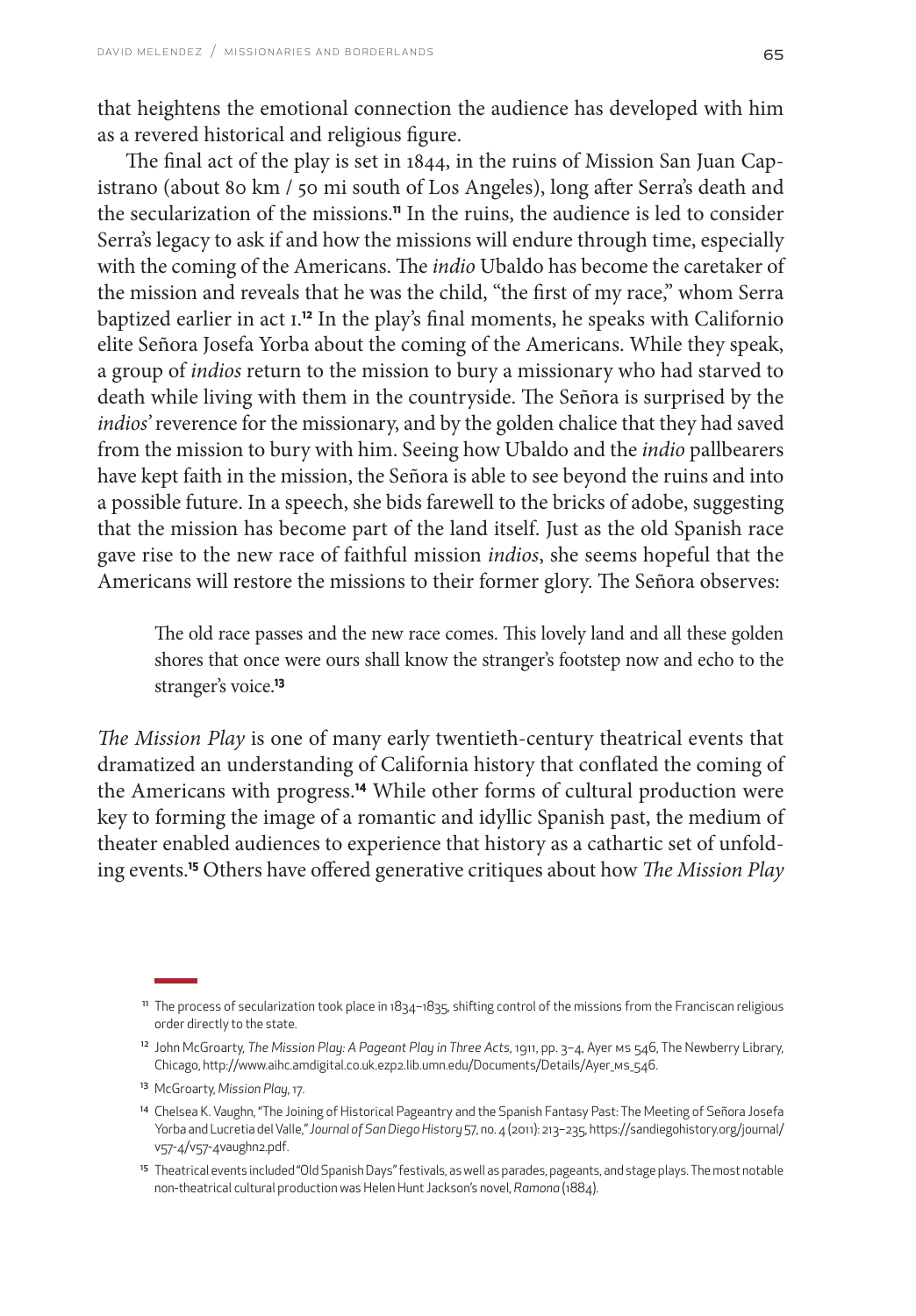established and upheld the Spanish fantasy past.**16** While useful, these critiques double-down on a dualism that hinders an analysis of how the figure of the missionary has been instrumentalized to uphold this fantasy.

In each of *The Mission Play'*s three acts, the dramatic action revolves around the moral character of a missionary: Serra's grit, determination, and faith to found the mission in San Diego; Serra's bold, principled stand against the Comandante; and the committed leadership of the revered dead padre that *indios* take back to the mission to bury. In each act, it is the missionary who compels others to action and drives the pageant's drama. As the movers of history, the missionaries' practices are obscured by their dramatic character traits and dispositions. In this way, *The Mission Play* does not present missionaries as historical subjects, but as narrative objects of how Americans wanted to see themselves mapped onto the past.

By hinging the progression from past to present solely upon the character of missionaries, the play smooths over historical surfaces that were carved by conflicting understandings of time, space, and matter within the mission past. Drawing attention to tensions and contradictions within this historical constellation makes the play an exemplary site to contemplate a historiographic practice that reaches beyond a dualistic comparison. Contrary to the chronological narrative of *The Mission Play,* the mission past is not simply in temporal relationship with the present, but the present is also in a spatial arrangement with the past. To substantiate this last point, in the following section, I will discuss everyday missionary practices that *The Mission Play* obscured.

## Keeping Time, Producing Mission Space

*The Mission Play* took inspiration from McGroarty's earlier historical work, *California: Its History and Romance* (1911). In his chapter "The Story of the Missions," McGroarty contextualizes the tremendous evangelizing efforts of missionaries by emphasizing what he regarded as the deplorable state of the *indios'* savage existence. According to him, they

were little above the level of the most degraded physical beings and the most mentally slothful human creatures on the face of the earth. A more hopeless task was never attempted by the agencies of religion and civilization . . . .**<sup>17</sup>**

<sup>16</sup> Carey McWilliams, *North from Mexico: The Spanish-Speaking People of the United States* (Philadelphia: J. B. Lippincott, 1949), 35–47.

<sup>17</sup> John McGroarty, *California: Its History and Romance* (Los Angeles: Grafton Publishing, 1911), 55.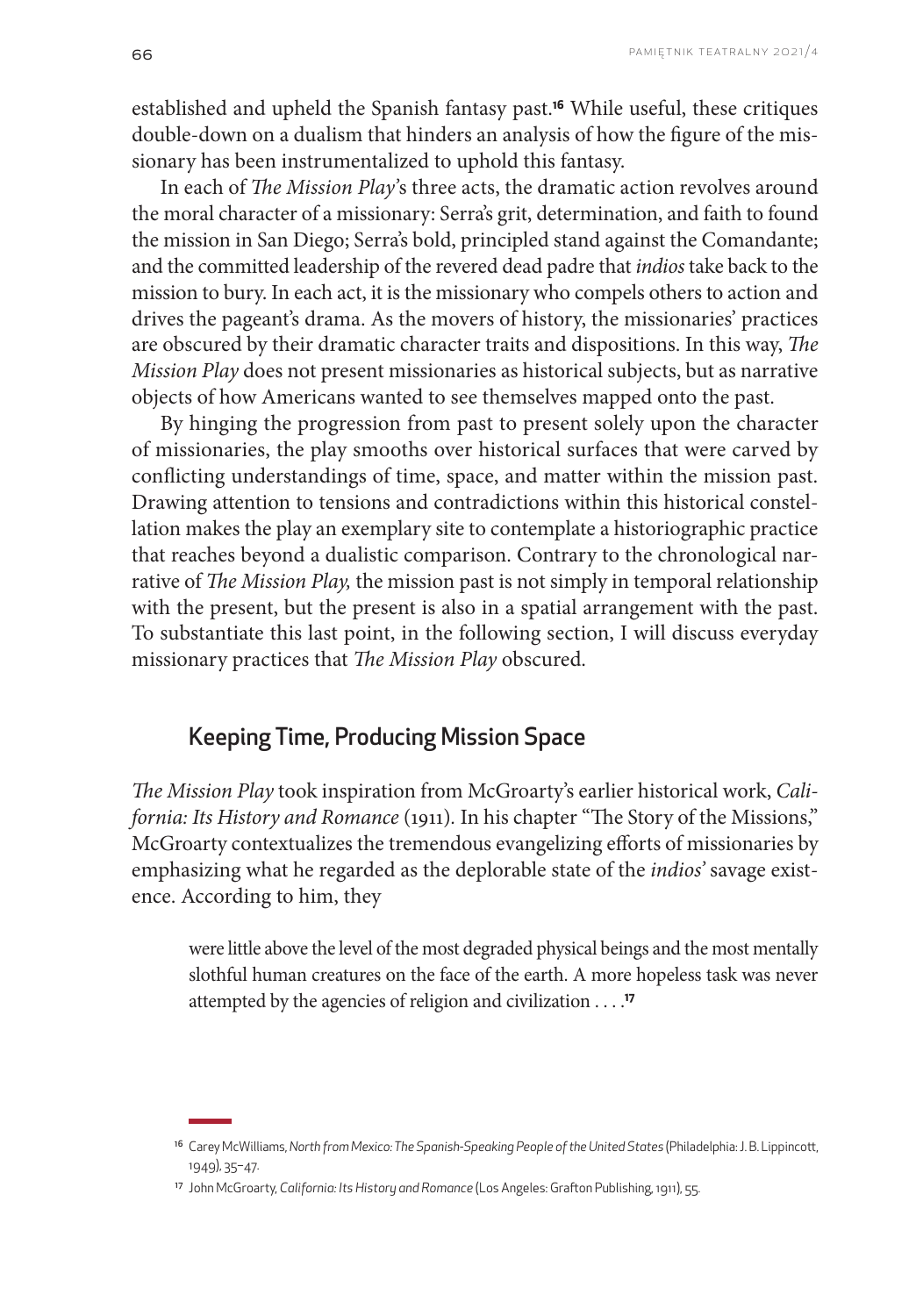Thus, to McGroarty, the missionaries were heroes whose regime of discipline was a necessary part of transforming *indios* into self-sufficient people. He holds the establishment of the missions in such high esteem that he counts the founding of the California mission system among the five "miracles of achievement" that "stand out as climaxes in the pageant" of California's transformation into a global industrial and commercial center.**<sup>18</sup>**

Prior to the arrival of the Spanish in 1769, the region that would become Alta California was among the most linguistically diverse in the empire and densely populated by California Indians with vastly different systems of knowledge and lifeways. Spain's first attempt to colonize the region, the so-called Sacred Expedition, hinged on the founding of missions. The purpose of the missions was essentially two-fold: to convert *indios* to Christianity and to develop them into a productive, loyal workforce. This approach was aimed at quickly and efficiently gaining control over a critical mass of California Indians to secure the northern border of New Spain from the encroachment of competing world powers (Russians, English, Americans).

Over time, the twenty one Franciscan missions (1769–1835) grew to span the California coast and, as colonial institutions, they divided California Indians into two groups: the neophytes who affiliated with the missions, and the pagan *indios*  who remained beyond mission control. As part of Spanish policy, the mission estates were in theory owned by the affiliated neophytes. The missionaries were only supposed to operate the missions for long enough to convert, "civilize," and prepare enough *indios* so that they could turn control of the mission church over to parish priests, and pass control of the mission lands to the neophytes, to whom those lands belonged.**19** This turnover was a pivotal part of the plan, because it would then allow the missionaries to focus their efforts on establishing more missions further inland to bring more *indios* into colonial control. However, crucial aspects of this turnover never happened. Although the missions came under the control of the state and parish priests per decree of the Mexican government starting in 1833, the neophytes did not acquire the mission lands that were theirs by legal right.

Before the mission system in Alta California was secularized with the passage of the Mexican secularization act in 1833, the missions were key commercial centers in the region, because they controlled access to neophyte labor. Owing to Alta California's isolation from the rest of the Spanish empire (1769–1821) and independent Mexican nation, colonial agents in California depended on this labor to survive, since communication and the transfer of goods to/from the colonial center (Mexico City) was so difficult. California's isolation, geopolitical status as

<sup>18</sup> McGroarty, *California*, 275.

<sup>&</sup>lt;sup>19</sup> The missionaries were expected to make each mission ready for secularization within ten years of its founding.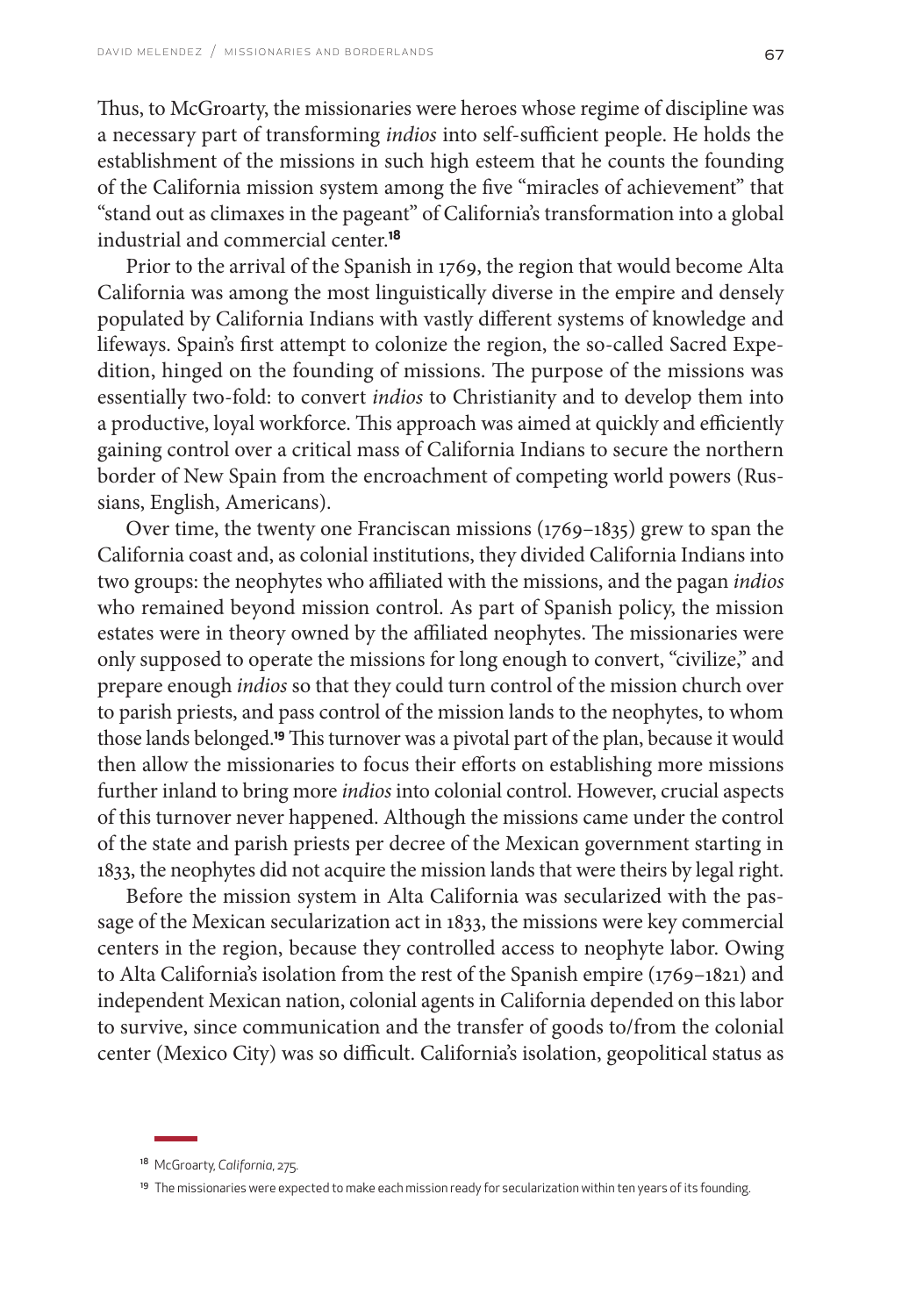an international border, and its dependence on indigenous labor made its mission system markedly different from those in other parts of New Spain.

In general, colonial land-use practices, like damming rivers and clearing land for livestock grazing, effected significant social and environmental changes that impacted California Indians broadly. The formation of missions, *presidios* (forts), and agricultural sites stressed and/or disrupted traditional kinship networks, lifeways, and systems of knowledge foundational to California Indian communities. For neophytes, their interaction with colonial authorities also forged a new understanding of time and space in the mission that was neither indigenous nor strictly colonial.

Inadvertently, attention to practices employed by the missionaries to order and regulate time reveal contradictions between the identity imposed onto the past—the so-called "mission period" (1769–1835)—and the dynamics of space formed through social relations between colonial agents and California Indians. Consider the following practice: before commencing with the construction of any buildings, the missions were established through acts of public spectacle. According to the story of the founding of Mission San Antonio de Padua in 1771, mission president, Serra, ordered a bell to be hung in an oak tree and sounded to call *indios* to the founding of the mission. The dramatic account was documented by mission historian and Franciscan missionary Zephyrin Engelhardt in his foundational multi-volume *The Missions and Missionaries of California*:

When the mules had been relieved of their burdens, and the bell swung from a stout oak tree, the Fr. Presidente in a transport of zeal suddenly rang the bell and exclaimed in a loud voice: "Oh ye gentiles! Come, come to the holy Church! Come, come to receive the faith of Jesus Christ!" Amazed at this strange action of their superior Fr. Miguel said to him, "Why, Father, do you tire yourself? This is not the spot on which the church is to be built; nor is there a gentile in the whole vicinity. It is useless to ring the bell!" "Father," the Fr. Presidente pleaded, "let me give vent to my heart which desires that this bell might be heard all over the world, or at least by the heathens that live in this Sierra!"**<sup>20</sup>**

More than even Serra, and his larger-than-life historical persona, *the mission bell* is the iconic symbol of the California missions, and its importance goes beyond defining the rustic mission aesthetic.

The ringing of the bell through the countryside was designed to summon California Indians not only to mark the occasion, but to instill in *indios* a colonial understanding of time, as evidenced in a series of responses by missionaries

<sup>20</sup> Zephyrin Engelhardt, *The Missions and Missionaries of California*, vol. 2 (San Francisco: James H. Barry Company, 1912), 88.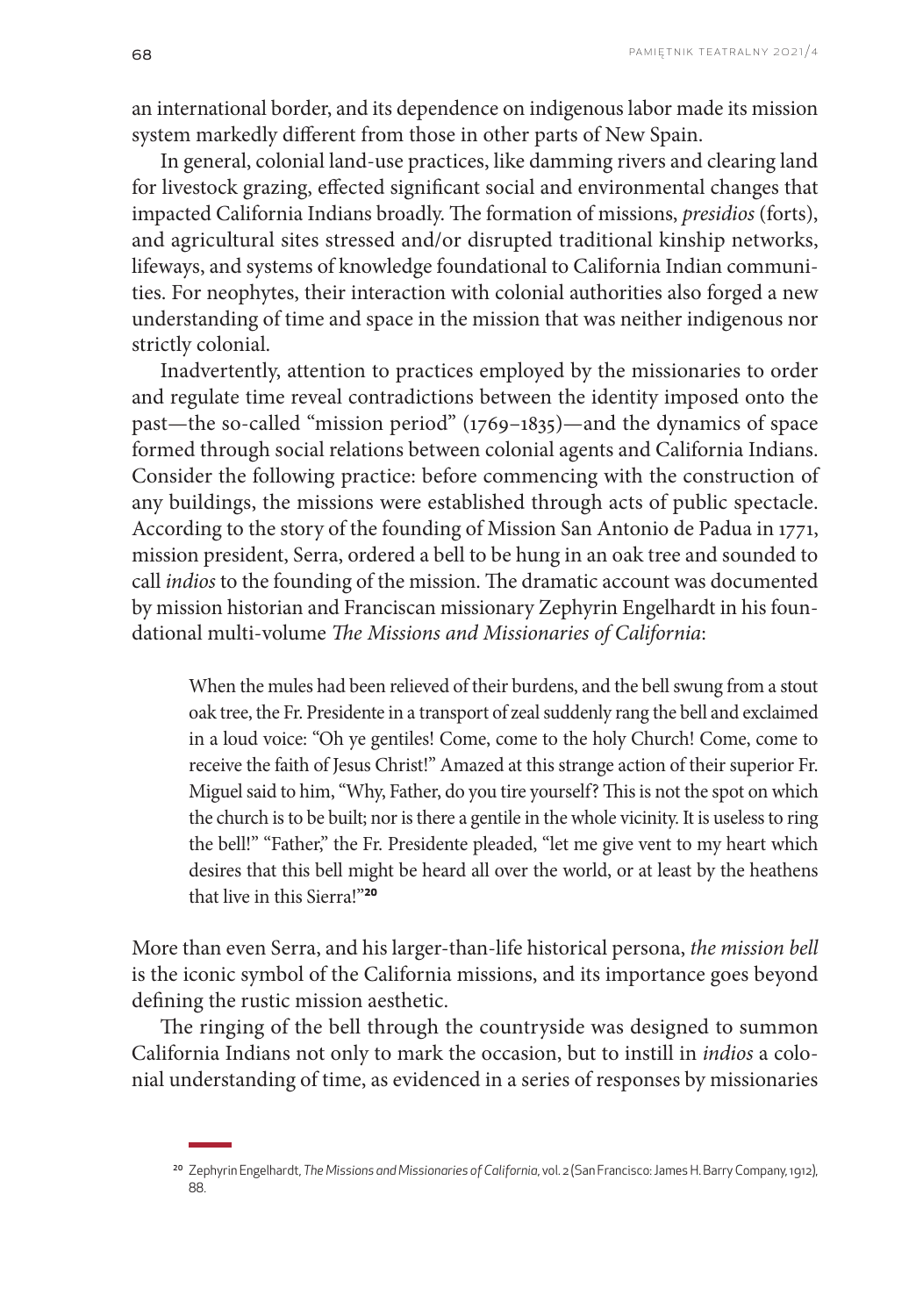throughout Alta California to questions posed by the Spanish government in 1815. The missionaries from Mission San Buenaventura wrote that:

[Pagan Indians'] dulness [*sic*] and ignorance knew nothing of calendars; and although their language has proper names for morning, noon, evening, and night, the pagans were wont to live according to their fancy, and did not understand what it had to do with their meals, activities, or rest. The neophytes, on the other hand, govern themselves in all this by the bell of the Mission.**<sup>21</sup>**

Because neophytes were being trained to labor and produce as subjects of the Spanish crown, they were habituated toward the missionaries' ideals of individual and collective "self-governance." More than just directing them to "meals, activities, or rest," timekeeping ordered social relations within the mission community and generated a habitus specific to that mission.

In their responses to those same questions, missionaries at Mission San Miguel indicate the degree to which timekeeping shaped social relations at the mission, and how they revolved around communal acts of fellowship and service to the mission community.

A half hour after sunrise they gather in the church to hear Mass during which they recite the catechism in their own language having taken their breakfast in the form of *atole* before. From church they go to their houses to fetch the tools they need to perform their labors until 10:30 a.m. After this they take dinner which consists of wheat, Indian corn, peas or cooked beans. Then they rest until 2 o'clock (in summer until 3). Then they continue working until an hour before sunset after which they take *atole*, return to the church to recite the catechism and sing the *Alabado* or the *Salve* or *Adorate, Santa Cruz*. When the church services are over they return to their homes. This is their daily routine.**<sup>22</sup>**

As a practice, ringing the bell was not only a means of keeping time throughout the day, as described above, but also connected the daily routine with other distinct yet overlapping temporalities—the liturgical calendar and the pursuit of eternal salvation, for example. The missionaries juxtaposed this understanding of time against their perceptions of indigenous modes of keeping time, as missionaries at Mission San Carlos described:

<sup>21</sup> Zephyrin Engelhardt, "Interrogatorio Y Respuestas of Fr. José Señan," *The Catholic Historical Review* 5, no. 1 (1919): 61.

<sup>&</sup>lt;sup>22</sup> Response given by missionaries at Mission San Miguel, collected in Maynard J. Geiger and Clement W. Meighan, eds., *As the Padres Saw Them: California Indian Life and Customs as Reported by the Franciscan Missionaries, 1813–1815* (Santa Barbara, CA: Santa Barbara Mission Archive Library, 1976), 82–83.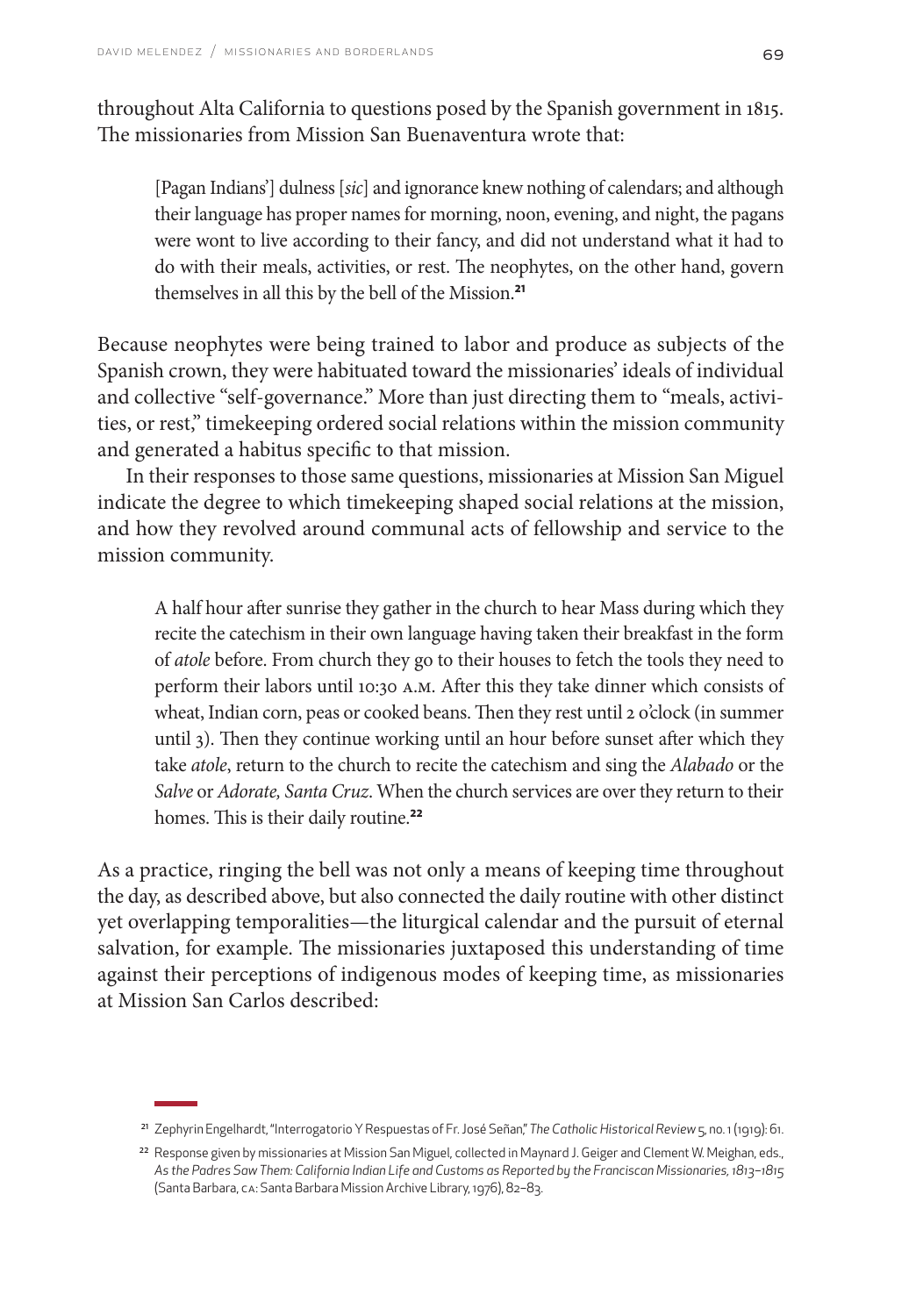They neither know their ages nor how many years have elapsed since the death of their grandfathers, fathers or mothers. These and similar questions were extremely displeasing to them and are so even at present. They remembered some epochs as when war was waged, when the sea was very angry (this according to their explanation and from signs which have been discovered must have been a terrible earthquake), when a ship arrived, etc.**<sup>23</sup>**

In their assessment of *indio* relationships to events of the past, the missionaries inadvertently reveal dissonance between colonial and *indio* practices of memory. Hence, *indios* attending mass to celebrate the death and resurrection of Christ would not only have confronted a foreign set of spiritual beliefs, but also a foreign relationship to the past and practices of memory. As a key instrument used to discipline California Indians, the bell called neophytes together to pray, learn, work, celebrate, and served as an alarm in times of danger. The bell was the sound that activated the mission as a community.

Because the missionaries established new understandings of time in the way that they formed the mission community, practices such as keeping time transformed the mission into a threshold space. More than symbolic, it was the bell's materiality as an object that enabled the sonic field of its ring to keep indigenous and colonial realities in tension. In the eighteenth and early nineteenth centuries in Alta California, iron was a foreign material that had only slowly been implemented into everyday practice in the form of nails, horseshoes, and small tools. The supply of iron ore that the few blacksmiths in Alta California relied upon were entirely imported and always scarce, as there was no mining infrastructure or industry in the region at that time. The bells themselves were often gifts from other colonies in New Spain, and therefore signaled to neophytes the worlds beyond the ocean to which they now belonged. As a technology, the bell thus signaled the dissonance between the world that the missionaries had brought with them and the communities that the neophytes had left behind to affiliate with the mission.

Through conversion, baptized *indios* were also required to accept spiritual beliefs and internalize the missionaries' scientific reasoning. Although the mission reality was separate from the indigenous realities that the neophytes were expected to unlearn, these worlds existed simultaneously in the same physical space of the mission. Considering that mission space was formed according to the site- and time-specific conditions, which were shaped by practices in the missions, historians have obscured the presence of discordant temporalities and spatiality by adhering to a singular understanding of time and space defining the missions as institutions created by missionaries as institutional actors. This

<sup>23</sup> Geiger and Meighan, *As the Padres Saw Them*, 83.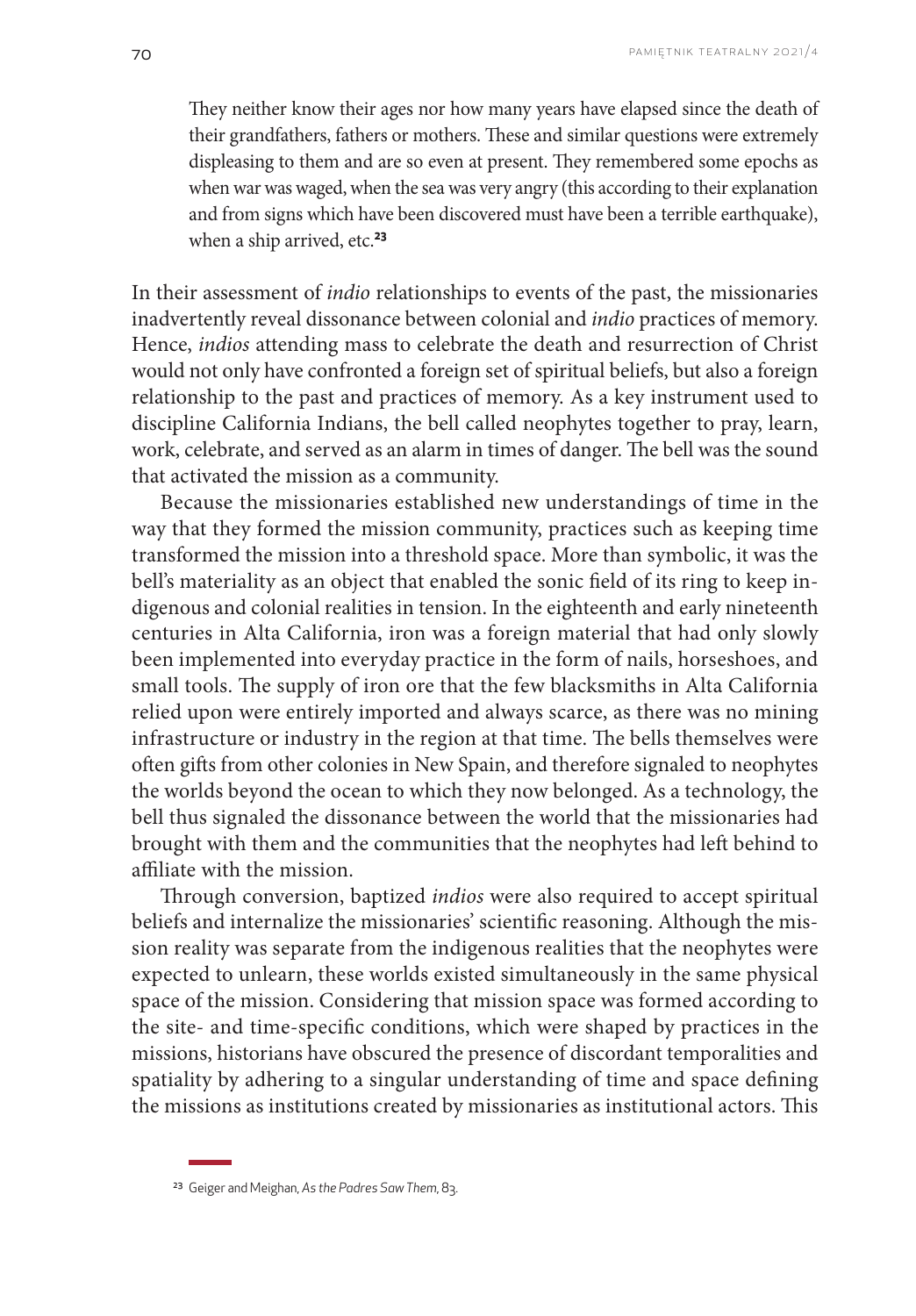has made it possible for historians to conflate the missions, as institutions, with mission space.

The problem with this conflation is that the missionary, as a historical figure, has become a composite of all missionary activities that were undertaken in the missions. This creates the perception that it was missionaries who created the missions, and not the complex web of practices—of which California Indians were the *most* crucial actors—that molded mission space. The consequence of this is that the history of the missions has glossed over practices in favor of actors, and therefore has privileged narratives of cultural conflict over analyses of how time and space were produced in the mission. For example, as evidenced by Engelhardt's already referenced mission histories upon which modern mission historiography is based, there is a prevailing sense that missionary activities established and drove history amid a conflict between indigenous and colonial *cultures.* This dualism has largely set the terms for how to think about the mission past. The debates that this engenders around decolonization, for example, are always reflective of the status quo, which cannot but comprehend the colonial legacy as a form of *cultural* supremacy. To unsettle this dualism, which is necessary to understand the impacts of the colonial legacy, a historiographic approach must confront how mission histories have conflated "culture" with practices that produced mission space. When considering how to rewrite the history of the missions, then, the fundamental issue is historiographic: If missionaries held the power to determine the rules of both time and space in the missions, their practices were not the exercise of cultural supremacy, which is today contested, but the act of producing mission time and space, which eliminated the inadequation between what *indios* were and what the monastic status quo wanted them to be.

It also means that the dualism that has dominated historical discourse about the California missions is not an effective way to contemplate the past. This is especially important, given that so much of what makes the mission past difficult is the longstanding practice of projecting universal understandings of time and space onto the past. To take hold of this uncertainty, a turn toward borderlands thinking is one among other possible ways to think more generatively about how to go about rewriting the history of the California missions.

## Mission Space Is the Borderlands

Through practices of keeping time, the mission became a threshold where all that had been prior to missionization grated against all that was yet to pass. To move beyond a temporal relationship and a causal understanding of events is to experience a constellation of events that make multiple pasts, multiple chronologies, and multiple temporal organization visible, no matter how contradictory they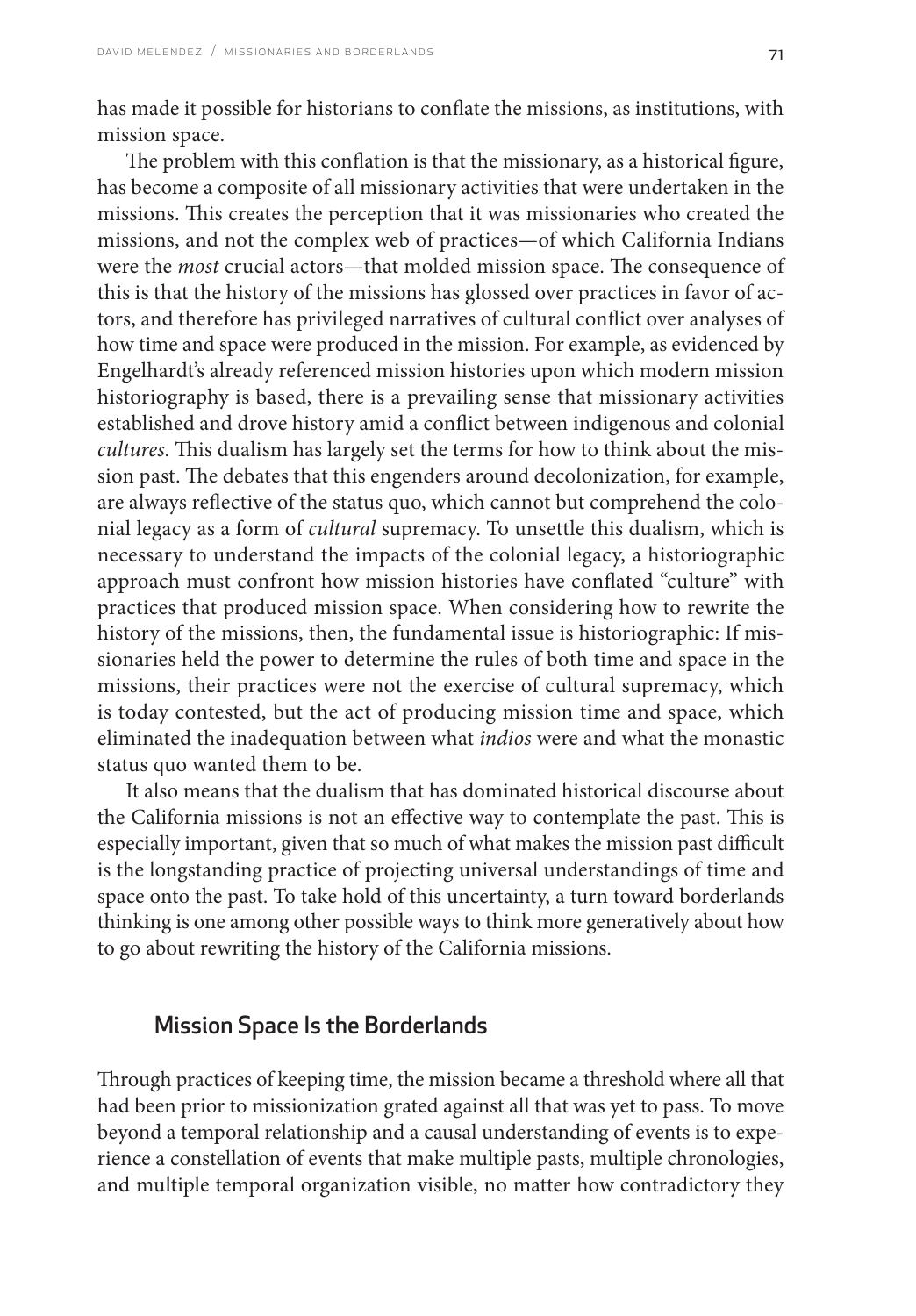may be. What mission history has yet to elaborate upon is precisely this fundamental set of contradictions that its own writing has seemed to have resolved. Yet it is everywhere apparent that this resolution is illusory. The mission past, in its complexity, constantly fights against the history that has upheld a reality foreign to it. If, indeed, mission space was produced through constant conflicts between different material realities, it is closer to the idea of the borderlands rather than a homogeneous mission place. More than just a boundary between one reality and another—the way that the US–Mexico border, for example, divides one country from the other—the borderlands is a space where both of those realities exist simultaneously, forcing users to develop practices to navigate through them to produce an entirely distinct subjectivity. Not one, not the other, but both and neither.

In her poem, "In the Borderlands…," Gloria Anzaldúa situates the borderlands, as a space, directly onto the users of that space—they are not simply *users* of the space, but rather, they are the space itself. As a contradictory space,**24** the borderlands, and therefore the users of the space, cannot manufacture consensus around what they are. They can only exist dialectically, identified within a dualism that is always already insufficient. In the borderlands, identity is both crucial and useless:

In the Borderlands you are the battleground where enemies are kin to each other you are at home, a stranger, the border disputes have been settled the volley of shots have shattered the truce you are wounded, lost in action dead, fighting back.**<sup>25</sup>**

In the borderlands, one can be wounded, lost, dead, and fighting back all at once in a conflict declared to be ended, yet where combatants fight from even beyond death. This, I suggest, is not a matter of identity, but of how conflicting realities make identity both covetous and absurd. It is a space where one will die to have a name, only to fight against being named.

A foundational text within the field of Chicana/o studies, Gloria Anzaldúa's *Borderlands/La Frontera* formulates a theory of an indeterminate space that creates the conditions necessary for the emergence of a "new mestiza consciousness."**26** She places her own subjective experience, as a Chicana lesbian, alongside the active site

<sup>24</sup> Henri Lefebvre, *The Production of Space*, trans. Donald Nicholson-Smith (Oxford: Blackwell, 1991), 306.

<sup>25</sup> Gloria Anzaldúa, "To Live in the Borderlands Means You," in *Borderlands/La Frontera: The New Mestiza* (San Francisco: Aunt Lute Books, 1987), 195.

<sup>26</sup> Gloria Anzaldúa, "*La conciencia de la mestiza:* Towards a New Consciousness," in *Borderlands/La Frontera*, 77–98.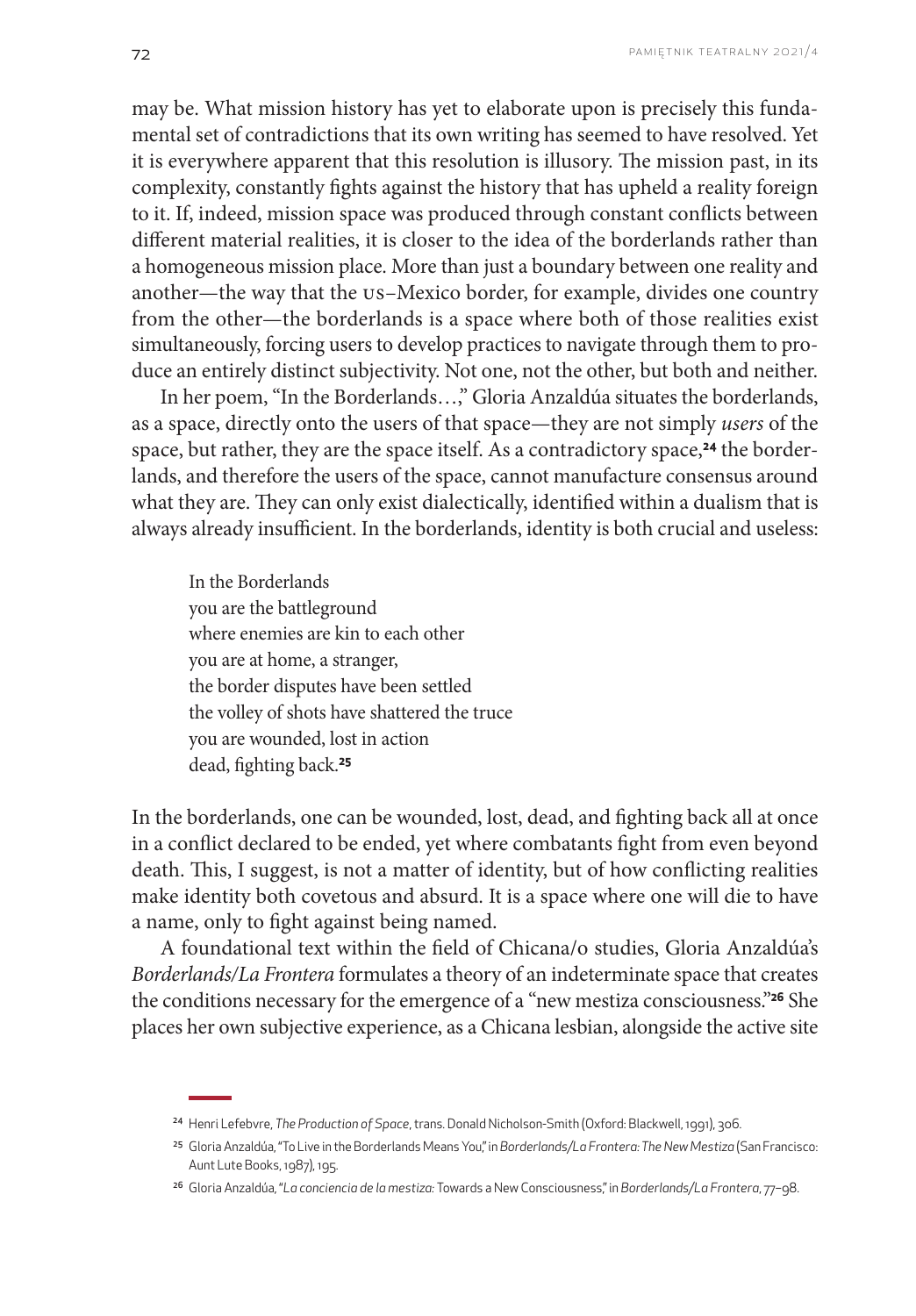of material and ideological conflict of the South Texas US border with Mexico. The borderlands are not a metaphor to describe partitions (material or ideological), but a means of confronting indeterminacy and acknowledging how the process of partitioning creates a dialectical relationship of identity, with the self as other. In the borderlands, one is simultaneously at home and a stranger. It is a space where there can be no resolution, only movement toward new forms of consciousness.

This sense of ethics, of "not being at home in one's home," echoes Theodor Adorno's "Refuge for the homeless" in which he considers the paradox of being driven to ownership to overcome the relations of ownership, only to be plunged deeper into those relations.**27** Formed by the conflict of opposing material realities, there is no exit from the borderlands, only movement through them. As a consequence, the borderlands have no concrete identity, but can only ever be identified by what they are not—*ni de aquí, ni de alá* (neither from here nor there). The borderlands are fundamentally a site of nonidentity, encompassing what Adorno has elsewhere conceptualized as the "dialectics of identity."**28** To Adorno, nonidentity is a means of thinking about how identity, as a universal concept, is fulfilled by the particular. Attention to the inadequation of identity—how it conflates the universal and particular—makes it possible to understand multiple dualities acting on and subverting identity:

Reciprocal criticism of the universal, and of the particular; identifying acts of judgement whether the concept does justice to what it covers, and whether the particular fulfills its concept—these constitute the medium of thinking about the nonidentity of particular and concept.**<sup>29</sup>**

While Anzaldúa theorized the particular conditions of South Texas, her insights have been considered throughout the world. Her work has even been taken up in the context of the borderlands of Poland.**30** In one section of her work, she discusses the possibility of a "new mestiza consciousness" that is activated by the act of crossing:

But it is not enough to stand on the opposite river bank, shouting questions, challenging patriarchal white conventions. A counterstance locks one into a duel of oppressor and oppressed; locked in mortal combat . . . But it is not a way of life. At some point, on our way to a new consciousness, we will have to leave the opposite

<sup>27</sup> Theodor Adorno, *Minima Moralia: Reflections from Damaged Life*, trans. E. F. N. Jephcott (London: Verso, 2005), 38–39.

<sup>28</sup> Theodor Adorno, *Negative Dialectics*, trans. E. B. Ashton (New York: Seabury Press, 1973), 146–148.

<sup>29</sup> Adorno, *Negative Dialectics*, 146.

<sup>30</sup> See, for example, Ewa Majewska, "La Mestiza from Ukraine? Border Crossing with Gloria Anzaldúa," *Signs: Journal of Women in Culture and Society* 37, no. 1 (2011): 34–41, https://doi.org/10.1086/660173; Grażyna Zygadło, "'Where the Third World Grates against the First': Teaching Gloria Anzaldúa from a Polish Perspective," *Signs: Journal of Women in Culture and Society* 37, no. 1 (2011): 29–34, https://doi.org/10.1086/660288.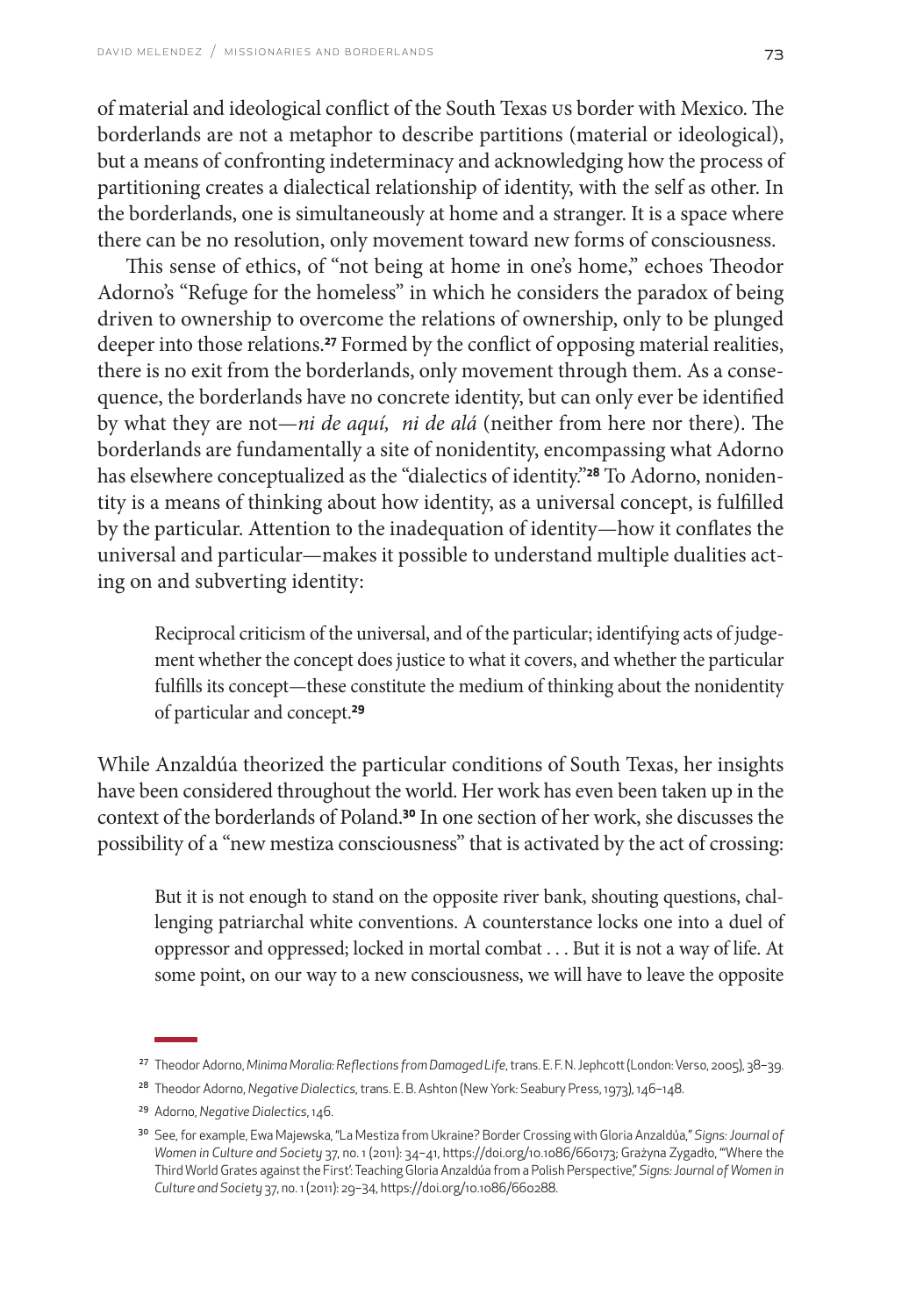bank, the split between the two mortal combatants somehow healed so that we are on both shores at once and, at once, see through serpent and eagle eyes. . . . The possibilities are numerous once we decide to act and not react.**<sup>31</sup>**

The river, according to Anzaldúa, divides the oppressor from the oppressed and locks them in "mortal combat." This struggle is not merely political, in the sense that the combatants are either "right" or "wrong." To Anzaldúa, the struggle is a path to a new consciousness, and her call to action is to move beyond the identity that ties the self to one shore or the other and embrace the oppressor–oppressed confrontation dialectically. Anzaldúa would have us see that we are already on each shore, and urge us to leave each shore for the other, but not because the crossing will place one on the side of justice. To pursue a "new consciousness," one must leave each shore simultaneously, so that one has crossed to inhabit both shores anew, and through the crossing, emerge on each side "somehow healed." This movement cannot end the mortal combat, but it does multiply the subjectivities of the one who crosses, so that on each side of the river, one sees "through eagle and serpent eyes."

Anzaldúa's river encapsulates the borderlands as the threshold where the "now" is joined to the "what has been." Like Heraclitus' river, the water of which can never be the same twice, Anzaldúa's river is a site of flux that not only changes as it passes by each shore, but by its existence alone creates the conditions that make each crossing a movement toward a "new" consciousness. As a historiographic mode, crossing through the borderlands reveals different constellations of objects that were formed to impose an identity onto them. The crossing happens simultaneously, as a heterological encounter with the self as other, which does not resolve, but rather multiplies subjectivity.

The moment of Anzaldúa's crossing, where the "now" encounters the "what has been," encompasses Walter Benjamin's constellation. He confirms that the arrangement one sees depends entirely on how one is positioned in relation to "history," so that what is revealed through a dialectical encounter is a result of that particular configuration. Coming together "in a flash," Benjamin's constellation cannot be formed or created, because it is an "image" that *emerges* when dialectics are slowed to "a standstill."**32** Whereas Anzaldúa's focus is on the *movement*  of crossing and the process of forming a new consciousness, Benjamin homes in on what becomes visible when movement is suspended within the dialectical encounter with the self as other. The possibilities of this encounter are without end, because, as Benjamin states, the dialectical relationships that form the image

<sup>31</sup> Anzaldúa, "Towards a New Consciousness," 78-79.

<sup>32</sup> Walter Benjamin, "Convolute N: On the Theory of Knowledge, Theory of Progress," in *The Arcades Project*, trans. Howard Eiland and Kevin McLaughlin (Cambridge, MA: Harvard University Press, 1999), 463.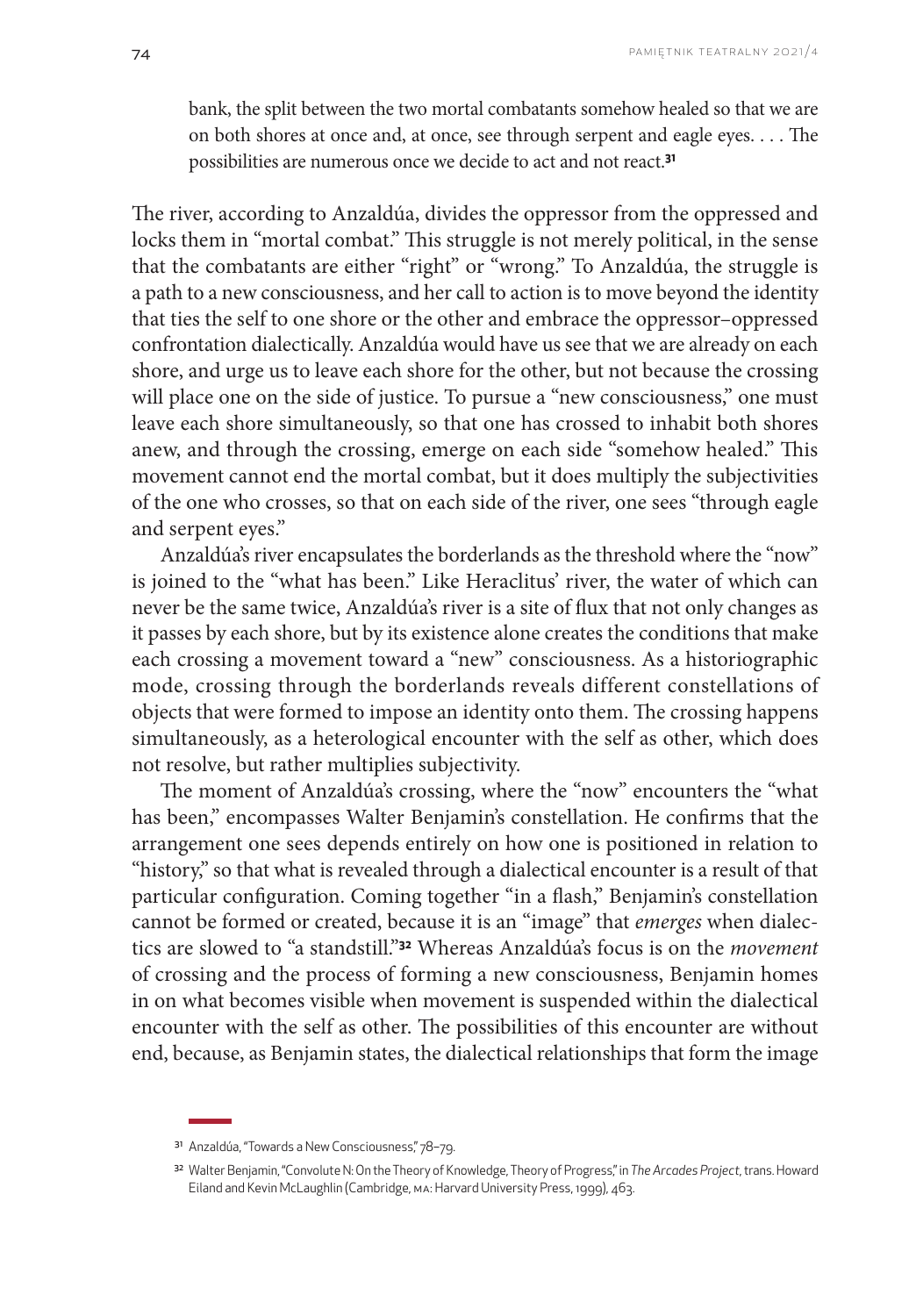are not defined by present and past (or future), but by "what has been" and the "now." This distinction is crucial, because it means that these relationships are dialectical and *spatial*, not merely temporal. The composite "what has been" is not a part of a defined teleology, but a collection of events that come into focus *dialectically* in relation to the moment of the now.**<sup>33</sup>**

Borderlands is a form of spatial dialectics that does not seek resolution, because there can be no resolution without also suspending the dialectics. The dualism that the writing of history has produced cannot be overcome. Although the dualism is not inherent to the space it describes, it exists. It is not imaginary, even though it was imagined into being. A mode of thinking like borderlands is important to the rewriting of history because its aims are to rearrange the image—dialectics at a standstill—with each crossing.

## Conclusion

A focus on practices through the borderlands also has a bearing on the relationship between theater and history. In theatrical works that produce a fantasy of the past, like *The Mission Play*, it is not enough to point to the representation and call it a fantasy, because at some point, the fantasy has become real. What, then, is to be done with a pageant drama like *The Mission Play*, whose fantasy has been so powerful and enduring that it has, as William Deverell has described, "whitewashed" the adobe of the missions?

*The Mission Play*, as well as other similar historical pageant-dramas, has found it increasingly difficult to assemble audiences willing to tolerate its "misrepresentations" of the past and celebratory narrative of colonization. However, "more accurate" representations of the past run the risk of layering yet another set of narratives atop a dualism that has only benefitted he status quo. A historiographic approach to *The Mission Play* should attend to how the mission itself was a space produced by practices, and how, as a threshold, different material realities were in continuous conflict with one another. As borderlands, spatial dialectics—the endless collecting and rearranging of fragments—can embrace a relationship between the mission past and fantasies about it to give rise to different subjectivities. With these subjectivities, it becomes possible to move around the many contradictions of the past and sustain a complex relationship with it—to simultaneously inhabit multiple subjectivities and contradictory perspectives: to be at once on both shores, witnessing the past through the eyes of the eagle and the serpent.

■

<sup>33</sup> Benjamin describes the time of the now, *Jetztzeit,* as distinct from the present, because it has been dislodged from historical time and has revolutionary potential. See Walter Benjamin, "Theses on the Philosophy of History: Thesis xiv," in *Illuminations: Essays and Reflections,* ed. Hannah Arendt, trans. Harry Zohn (New York: Schocken Books, 1969), 261.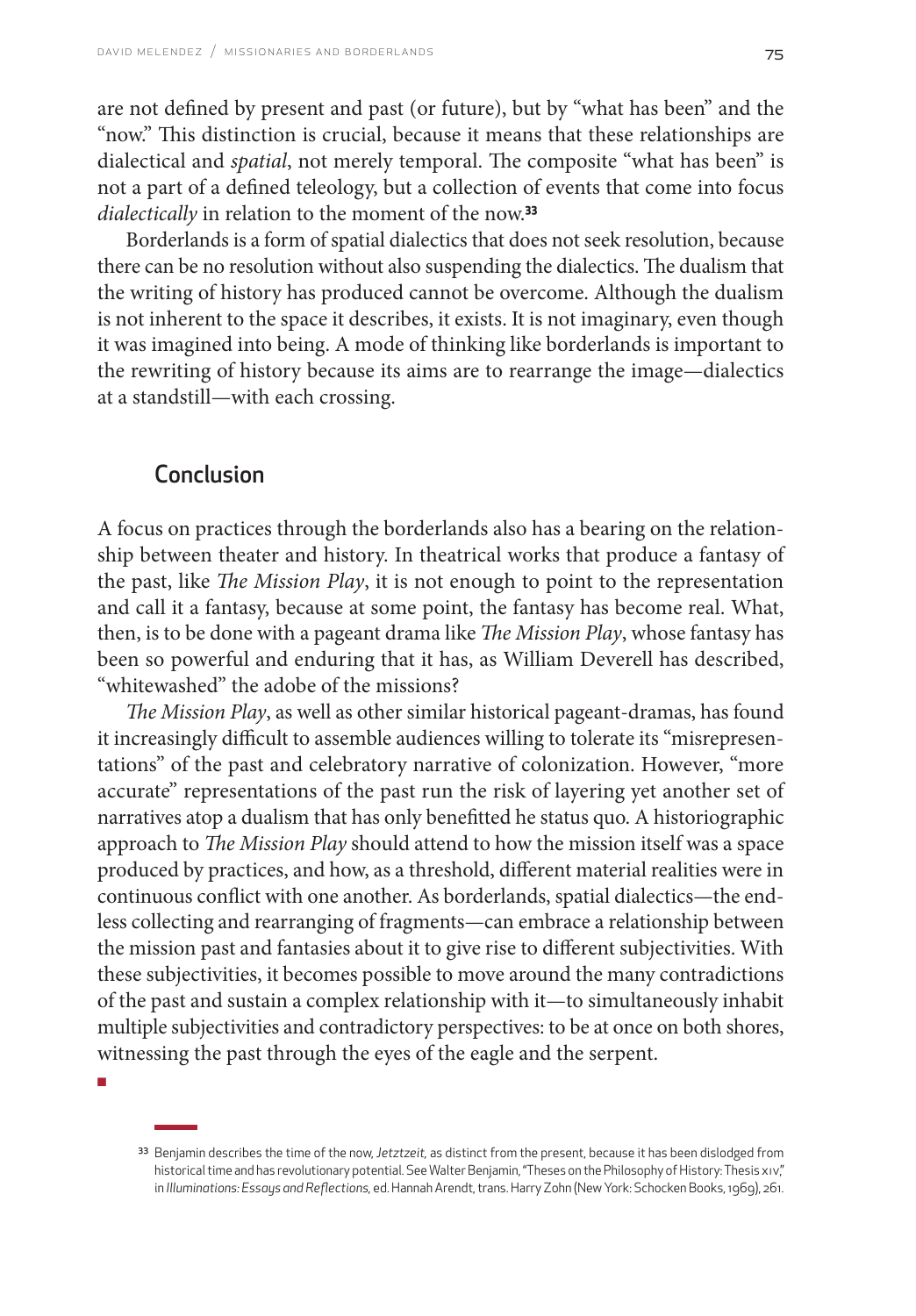#### Bibliography

- Adorno, Theodor. *Negative Dialectics*. Translated by E. B. Ashton. New York: Seabury Press, 1973.
- Adorno, Theodor. *Minima Moralia: Reflections on a Damaged Life.* Translated by E. F. N. Jephcott. London: Verso, 2005.
- Anzaldúa, Gloria. *Borderlands/La Frontera: The New Mestiza*. San Francisco: Aunt Lute Books, 1987.
- Benjamin, Walter. *Illuminations: Essays and Reflections*. Edited by Hannah Arendt. Translated by Harry Zohn. New York: Schocken Books, 1969.
- Benjamin, Walter. *The Arcades Project.* Translated by Howard Eiland and Kevin McLaughlin. Cambridge, MA: Harvard University Press, 1999.
- Deverell, William F. *Whitewashed Adobe: The Rise of Los Angeles and the Remaking of Its Mexican Past*. Berkeley: University of California Press, 2004.
- Engelhardt, Zephyrin. *The Missions and Missionaries of California*. 4 vols. San Francisco: James H. Barry Company, 1908–1915.
- Engelhardt, Zephyrin. "Interrogatorio Y Respuestas of Fr. José Señan." *The Catholic Historical Review* 5, no. 1 (1919): 55–66.
- Geiger, Maynard J., and Clement W. Meighan, eds. *As the Padres Saw Them: California Indian Life and Customs as Reported by the Franciscan Missionaries, 1813–1815*. Santa Barbara, CA: Santa Barbara Mission Archive Library, 1976.
- Haas, Lisbeth. *Saints and Citizens: Indigenous Histories of Colonial Missions and Mexican California*. Berkeley: University of California Press, 2014.
- Lefebvre, Henri. *The Production of Space*. Translated by Donald Nicholson-Smith. Oxford: Blackwell, 1991.
- McGroarty, John. *California: Its History and Romance*. Los Angeles: Grafton Publishing, 1911.
- McGroarty, John. *California of the South: A History*. Chicago: S. J. Clarke Publishing, 1935.
- McWilliams, Carey. *North from Mexico: The Spanish-Speaking People of the United States*. Philadelphia: J. B. Lippincott, 1949.
- Miranda, Deborah A. "Serra the Saint: Why Not?" *Indian Country Today*, January 26, 2015 (updated September 13, 2018). https://indiancountrytoday.com/archive/serrathe-saint-why-not.
- Selfridge, Vernon. *The Miracle Missions*. Los Angeles: Grafton Publishing Corporation, 1915.
- Sugranes, Eugene. *The Old San Gabriel Mission: Historical Notes Taken From Old Manuscripts and Records.* San Gabriel, CA: n.p., 1921.

Vaughn, Chelsea K. "The Joining of Historical Pageantry and the Spanish Fantasy Past: The Meeting of Señora Josefa Yorba and Lucretia del Valle." *Journal of San Diego History* 57, no. 4 (2011): 213–235. https://sandiegohistory.org/journal/v57-4/v57-4vaughn2.pdf.

Wright, Willard. "California's Mission Play." *Harper's Weekly*, July 6, 1912.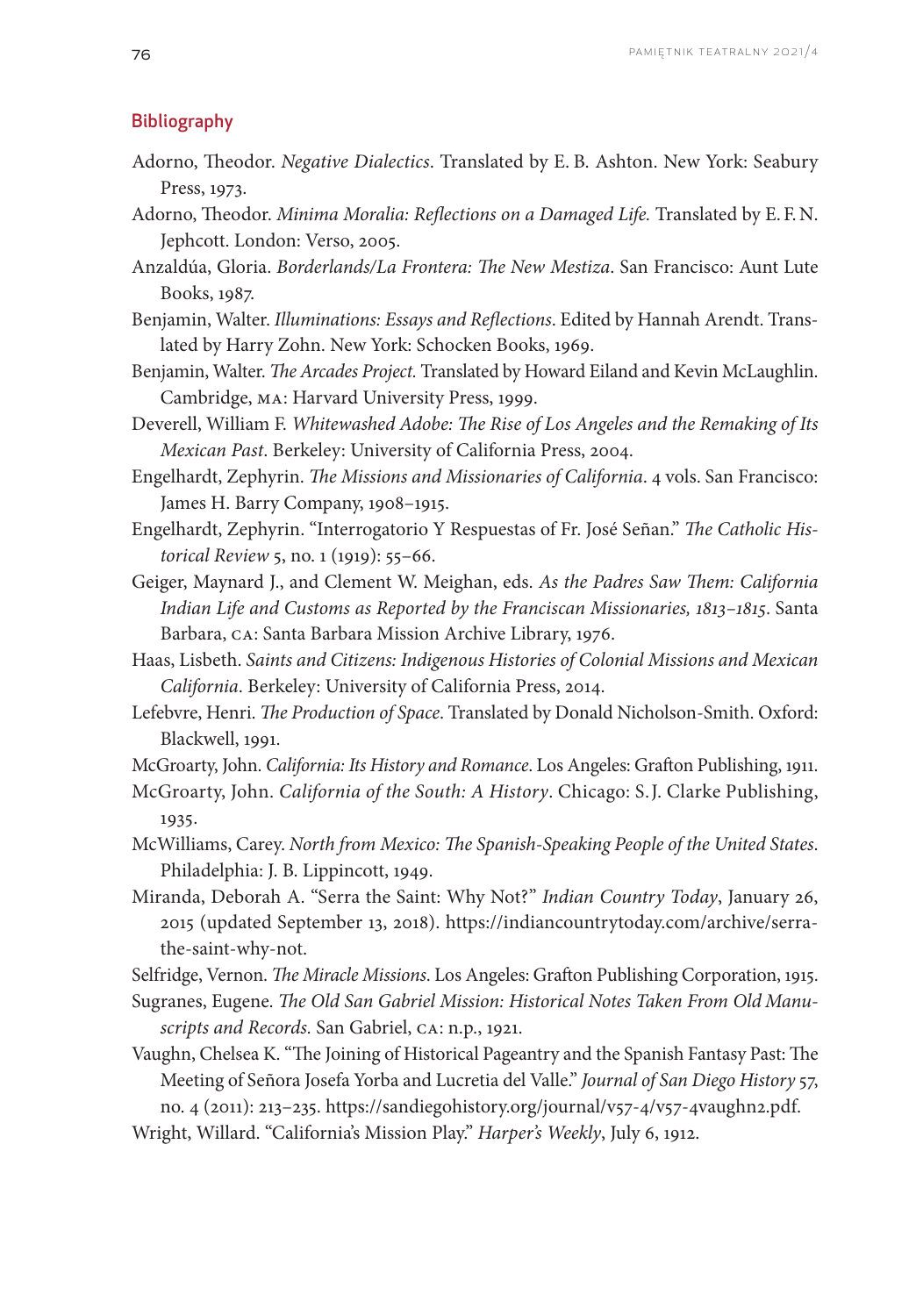#### Abstract

Missionaries and Borderlands: *The Mission Play* and Missionary Practices in Alta California This essay takes up a core question of this issue of *Pamiętnik Teatralny:* how are we to think about historiography beyond a dualism, settled in time and reflective of the status quo? With respect to the California missions, historical treatments of colonization revolve around a dualism shaped by moral dimensions of the missionary enterprise—did the missions help California Indians or harm them? Theatrical representations, like the wildly successful early twentieth century pageant drama, *The Mission Play*, staged a version of mission history that argued for the former. As a representation of the mission past, the play conflated missions, as institutions, with the moral character of missionaries, thus edifying a fantasy and entrenching the dualism. However, attention to missionary practices, like keeping time using the mission bell, reveal how the missions were sites where indigenous and colonial realities were in constant conflict. Through practices, relations between missionaries and *indios* produced a space that was neither strictly colonial nor indigenous, and yet both—a borderland. As a mode of spatial dialectics, borderlands thinking can unsettle the duality underlying representations of the mission past to question how that dualism has come into being.

#### Keywords

theater historiography, California Indians, Alta California, Critical Mission Studies, pageant drama, Chicana/o history, borderlands

#### Abstrakt

#### Misjonarze i pogranicza: *The Mission Play* i praktyki misyjne w Alta California

Artykuł podejmuje kluczowe pytanie tego zeszytu "Pamiętnika Teatralnego": jak mamy myśleć o historiografii, jeśli chcemy przekroczyć dualizm, wynikający z osadzania wydarzeń w czasie i odzwierciedlania *status quo*. W odniesieniu do misji kalifornijskich historyczne ujęcia kolonizacji oscylują wokół binarnego myślenia o moralnym wymiarze tych przedsięwzięć: czy misje pomogły kalifornijskim Indianom, czy też im zaszkodziły. Przedstawienia teatralne, na przykład cieszące się wielkim powodzeniem na początku XX wieku misterium *The Mission Play*, przedstawiały taką wersję historii misji, która dowodziła słuszności pierwszej interpretacji. Jako reprezentacja dziejów misyjnej działalności sztuka wiązała instytucję misji z moralnością misjonarzy, konstruując w ten sposób fantazję i utrwalając dualistyczną perspektywę. Jednak analiza praktyk misyjnych, takich jak odmierzanie czasu za pomocą dzwonu, ujawnia, że misje były miejscem ciągłego konfliktu między tubylczą a kolonialną rzeczywistością. W praktyce relacje między misjonarzami i autochtonami wytworzyły przestrzeń, która nie była ani ściśle kolonialna, ani rdzenna, choć miała po trosze z obu jako przestrzeń pograniczna. Refleksja nad pograniczem, jako kategorią dialektyki przestrzennej, może podważyć dualizm leżący u podstaw reprezentacji dziejów misji, a zarazem unaocznić, w jaki sposób ten dualizm powstał.